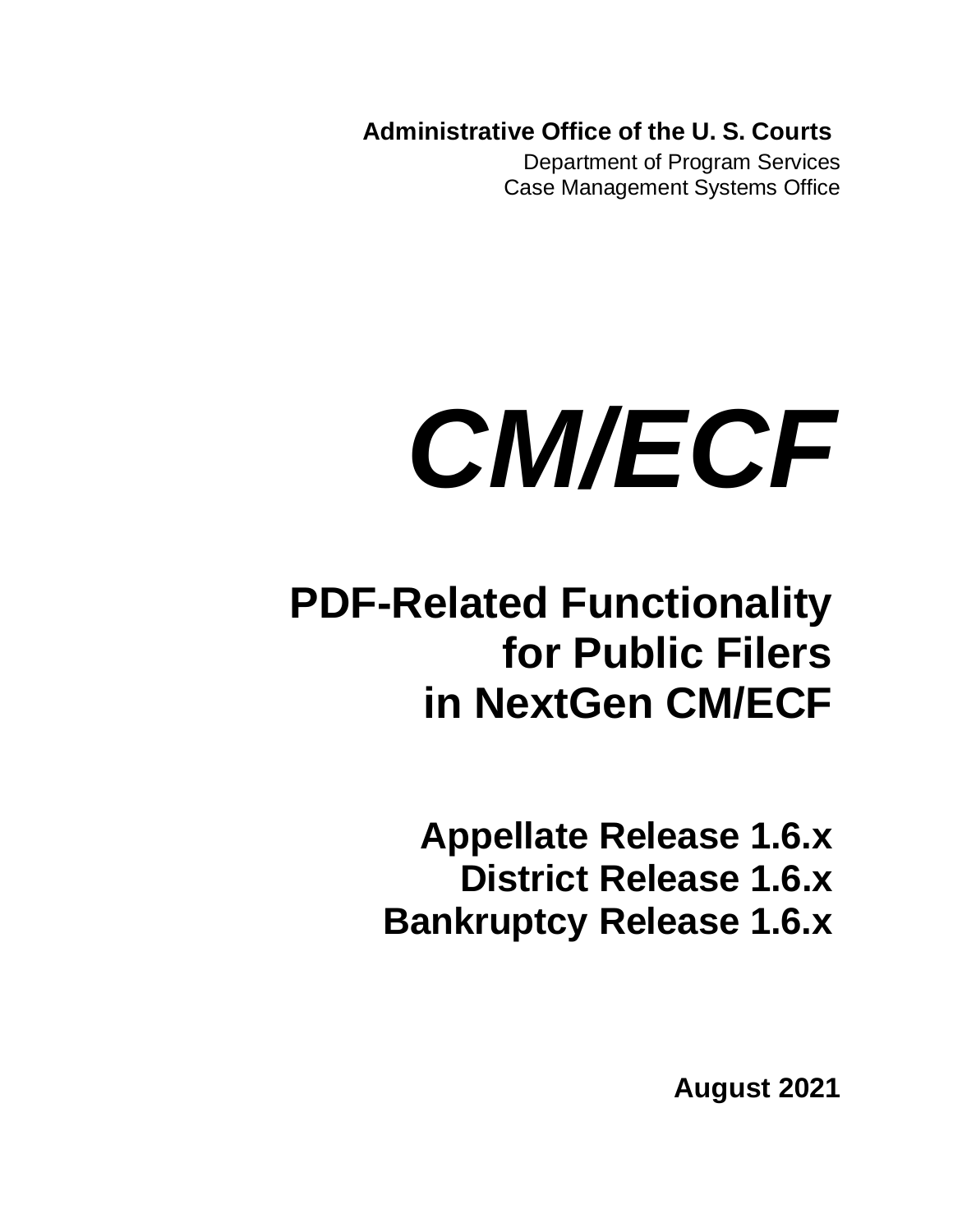### Table of Contents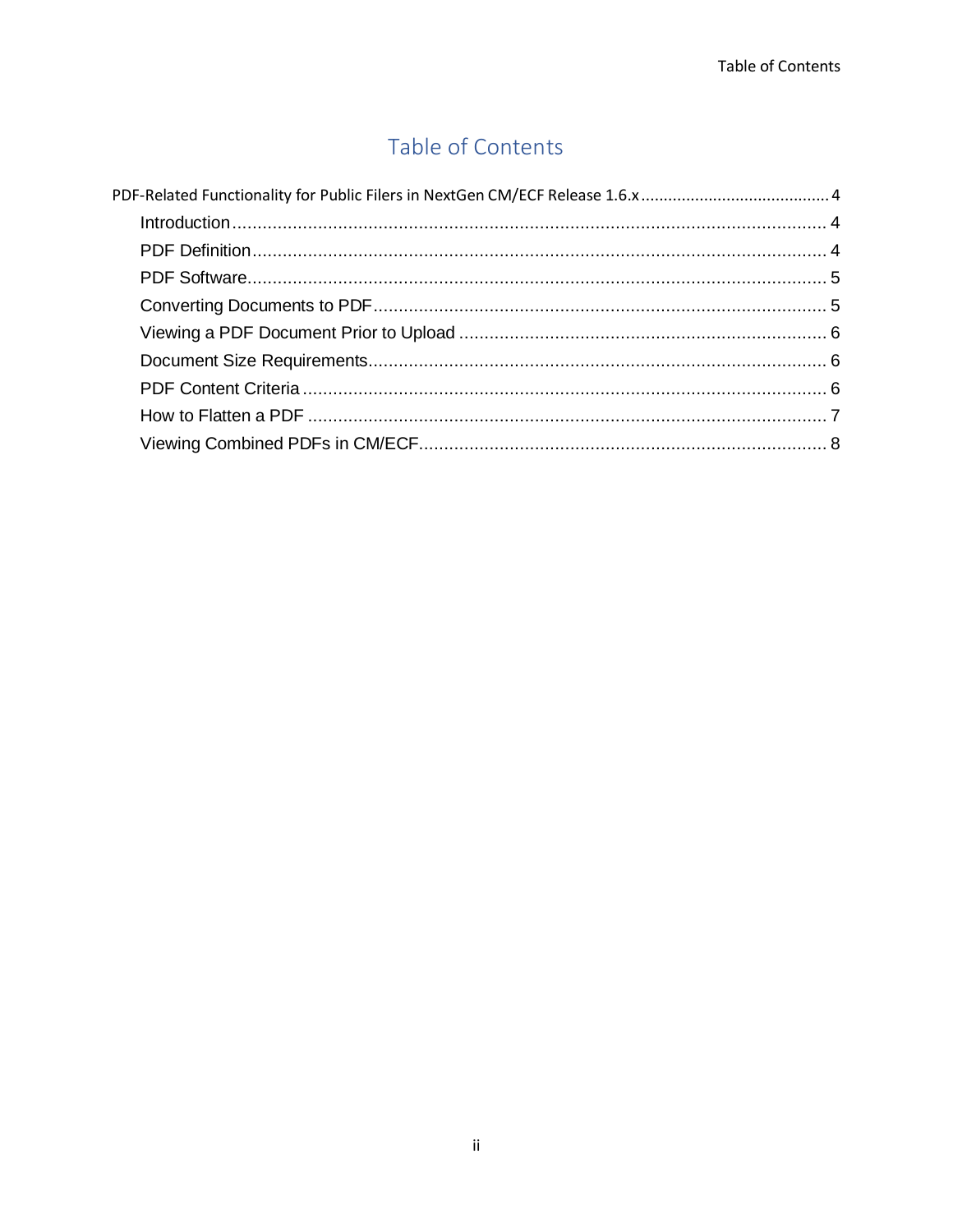#### **Update Summary**

| Date                | <b>Section</b>                    | <b>Change</b>                                                                                                 |
|---------------------|-----------------------------------|---------------------------------------------------------------------------------------------------------------|
| November<br>1, 2020 | All                               | Release Date                                                                                                  |
| June 2021           | <b>PDF</b><br>Content<br>Criteria | Updated this sections for 1.6.x to remove JavaScript content as a reason for<br>pdf rejection.                |
| August<br>2021      | <b>PDF</b><br>Content<br>Criteria | Added a note to the section to specify that two PDF check bulleted items do not<br>reject BK 1.6.x pdf files. |
| August<br>2021      | All                               | Updated the release notes document throughout to reflect 1.6.x PDF check<br>behavior.                         |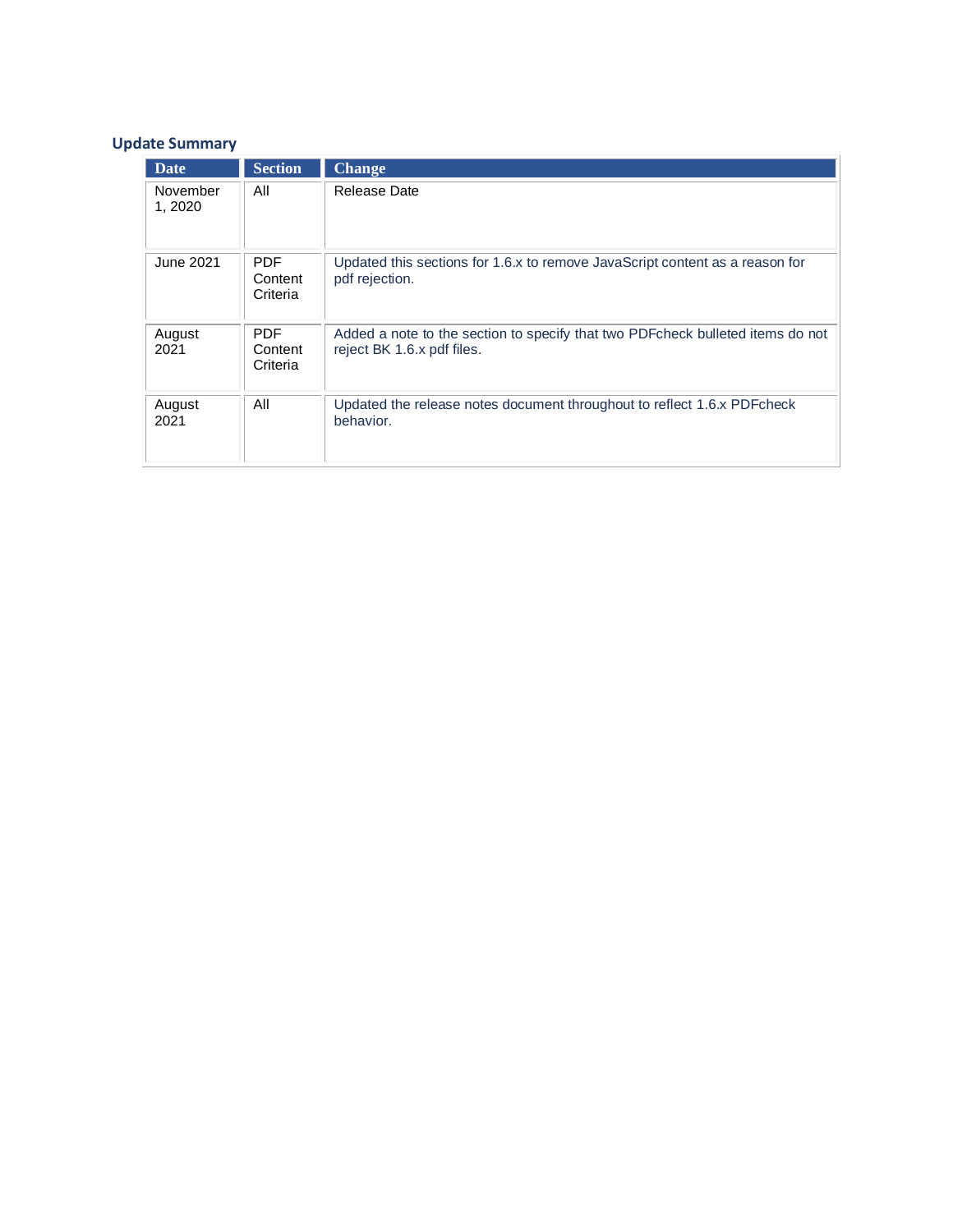## <span id="page-3-0"></span>**PDF-Related Functionality for Public Filers in NextGen CM/ECF Release 1.6.x**

This document provides an overview of PDF-related functionality for all three court types with the NextGen CM/ECF Release 1.6.x. Topics covered include:

- PDF Definition and Software
- Converting Documents to PDF
- Viewing a PDF Document Prior to Upload
- Document Size Requirements
- PDF Content Criteria (Updated June 2021)
- How to Flatten a PDF
- Viewing Combined PDFs in CM/ECF

#### <span id="page-3-1"></span>Introduction

Version 1.6.x of Appellate, District, and Bankruptcy NextGen Case Management/Electronic Case Files (CM/ECF) includes modified functionality related to uploading and viewing PDF documents. In some instances, PDFs that were previously allowed to be uploaded will no longer be allowed to be uploaded in release 1.6.x (and higher). This document provides information about preparing and uploading PDFs in CM/ECF and provides reasons why PDFs with certain content might be rejected.

REMINDER: Consult your local court's guidelines regarding additional PDF and filing requirements. Some PDFs may be accepted by the system but then rejected by the court based on their local requirements.

#### <span id="page-3-2"></span>PDF Definition

"The Portable Document Format (PDF) is a file format developed by Adobe to present documents, including text formatting and images, in a manner independent of application software, hardware, and operating systems." (from [https://en.wikipedia.org/wiki/PDF\)](https://en.wikipedia.org/wiki/PDF).

A document created with almost any word-processing program can be converted to PDF. Scanned documents can also be converted to PDF. The PDF program, in effect, captures the original document and allows anyone to open the converted document across a broad range of hardware and software with the layout, format, links, and images intact. For more information on PDF, visit the websites of PDF vendors such as [Adobe Acrobat,](https://acrobat.adobe.com/us/en/acrobat.html) [FinePrint,](https://fineprint.com/) [Kofax Power PDF](https://www.kofax.com/Products/power-pdf) (formerly known as Nuance) and/or [PrimoPDF.](https://www.primopdf.com/)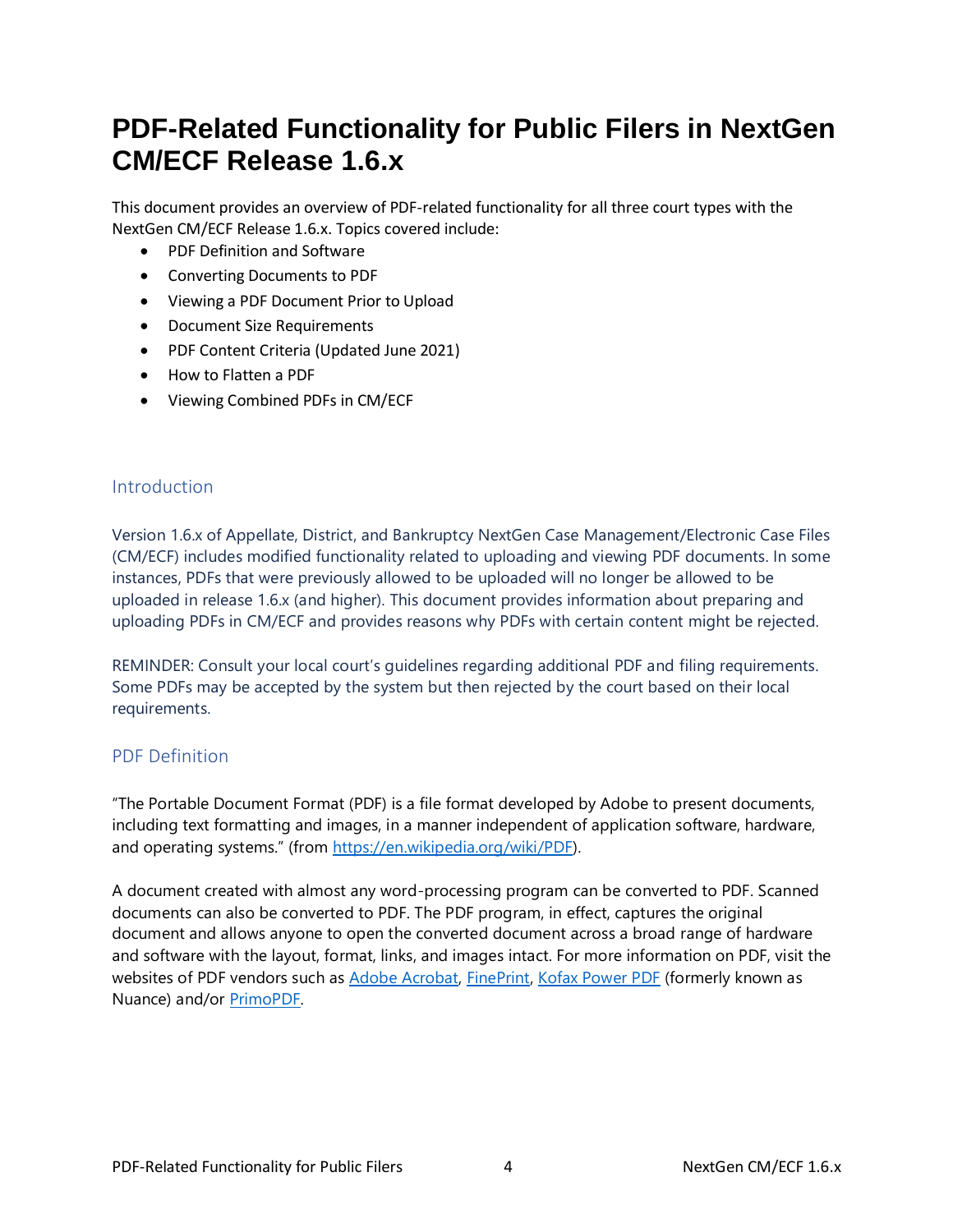#### <span id="page-4-0"></span>PDF Software

Filing users must have PDF capability both to view and to create electronically filed documents. To view documents that have been electronically filed with the clerk's office, filing users must install software that can display PDFs.

To create documents in PDF, filing users must have software that converts electronic files from any application to PDF. All new documents prepared for CM/ECF cases must be converted to PDF before they are entered into CM/ECF or transmitted to the Court.

#### <span id="page-4-1"></span>Converting Documents to PDF

Converting documents to PDF requires software that can save a document in PDF format.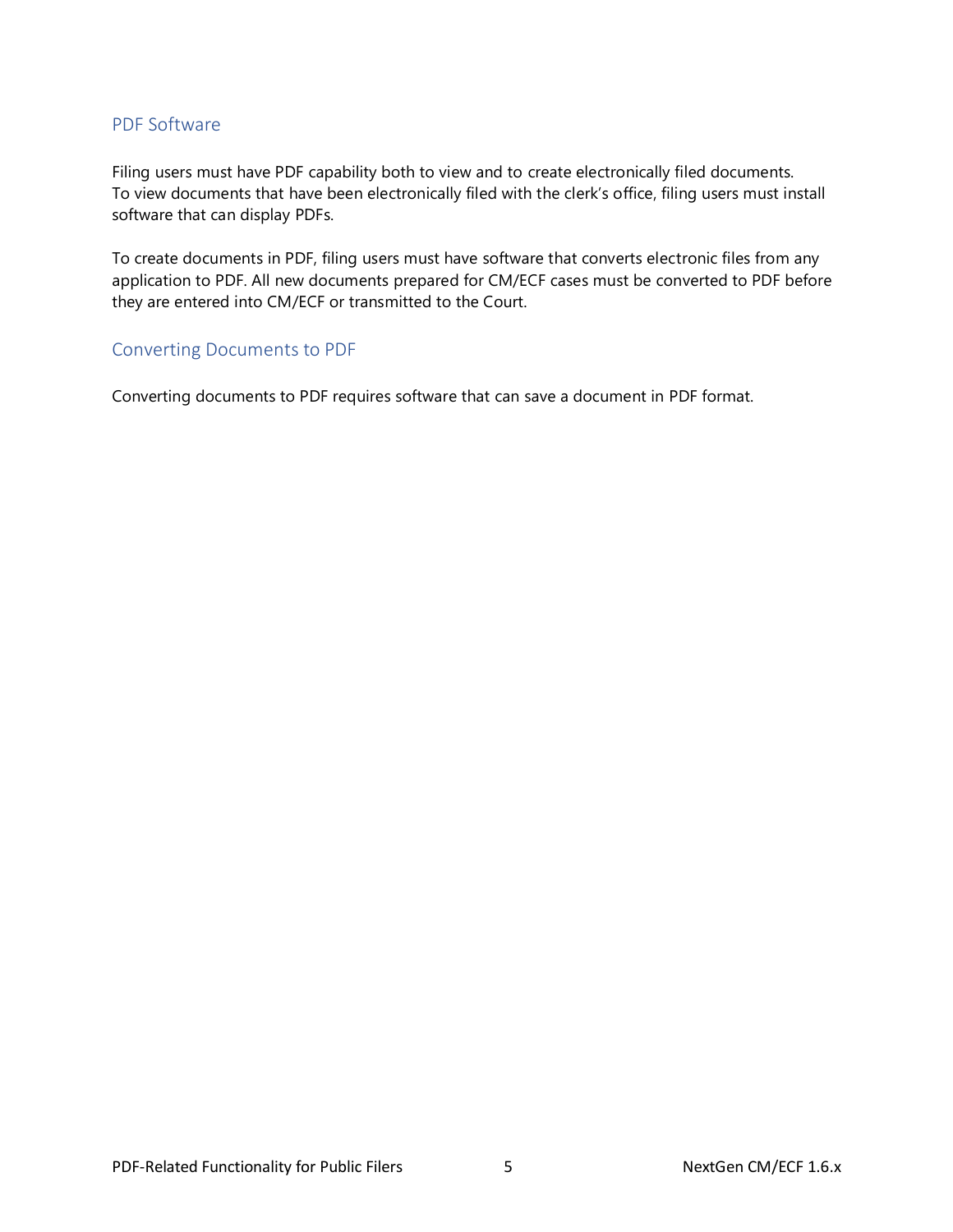#### <span id="page-5-0"></span>Viewing a PDF Document Prior to Upload

Once you have converted a document to PDF, you should view it as a PDF document on your device to ensure that the conversion worked correctly and that you converted the correct document.

To view a PDF document, take the following steps:

- 1. Open the PDF reader of your choice.
- 2. Select File on the menu bar and choose Open from the drop-down window.
- 3. Click on the location and file name of the PDF document you wish to view.
- 4. Click on the View menu for other options for viewing the displayed document. Choose the option that best suits your viewing needs.

#### <span id="page-5-1"></span>Document Size Requirements

- Each court determines the maximum file size for the PDF. Any PDF larger than the maximum file size will be rejected by the system. To find the current file size limit: In CM/ECF, from the Startup Page, click the **Court Information** link. In the page that opens, the **Maximum PDF File Size** shows you what the current limit is.
- If you have a document or filing that is larger than the maximum file size defined by the court, you can break the document or filing into smaller PDF documents and file those smaller PDF documents together in one event, with a main document and the remaining documents as separate attachments to the main document.

#### <span id="page-5-2"></span>PDF Content Criteria

The following list describes PDF content that will or will not be accepted by CM/ECF. If you try to upload a PDF with prohibited content, it will be rejected. The simplest way to address most PDF upload rejections is to flatten the PDF and then upload it. Instructions are provided in the following section for flattening a PDF.

REMINDER: Consult your local court's guidelines regarding additional PDF and filing requirements. Some PDFs may be accepted by the system but then rejected by the court based on their local requirements.

#### **1) PDFs with the following content will be rejected:**

- Does not comply with PDF format standards
- Encrypted or password-protected
- Contains scripts which can launch an external application
- Contains internal attachments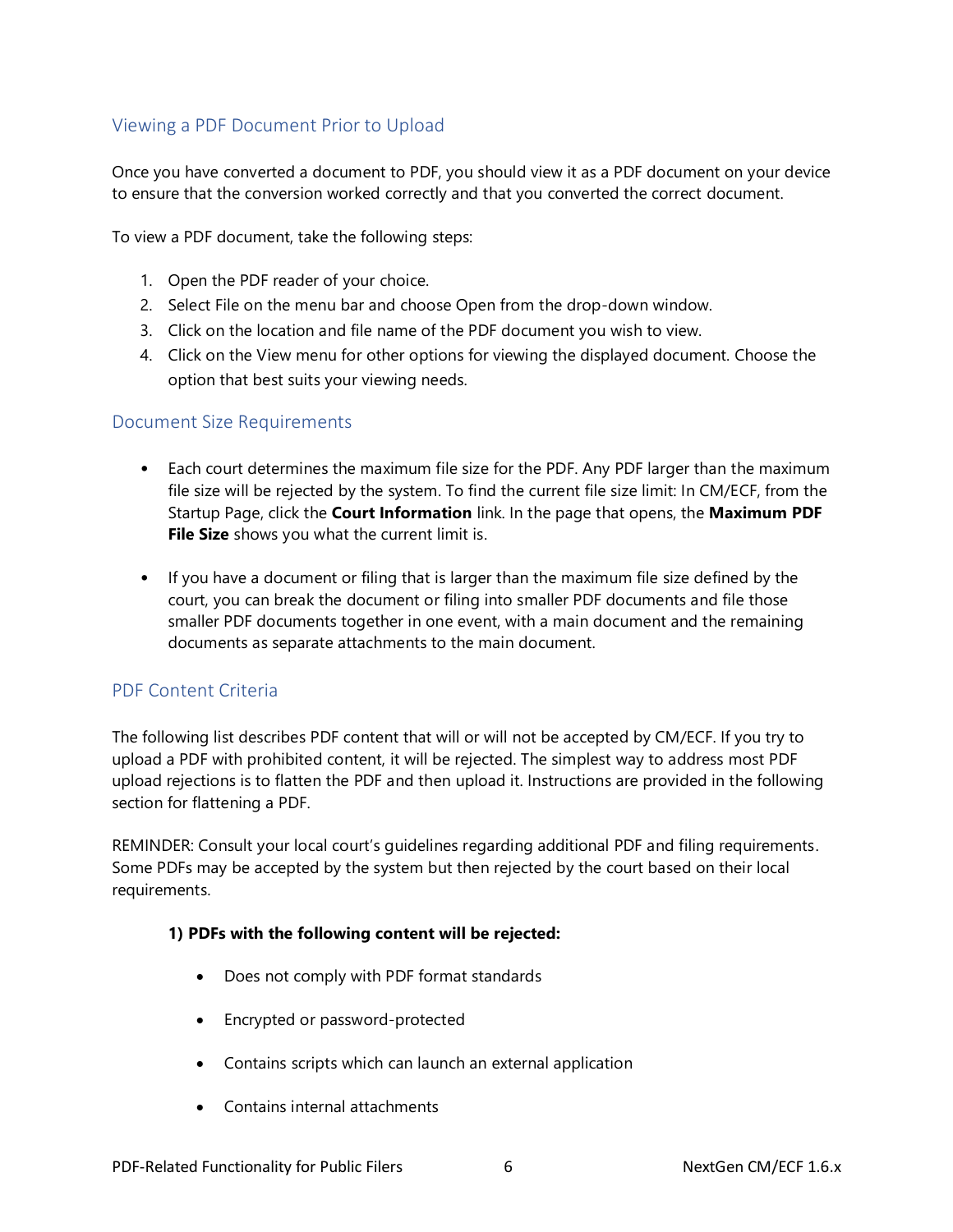- Contains audio and video content
- Created with Mac OS X using a fillable form in the Safari browser. **Note**: This bullet does not reject BK 1.6.x pdf files
- Created with Mac OS X using MS Word and selecting the option, "Best for printing". **Note**: This bullet does not reject BK 1.6.x pdf files.

#### **2) PDFs with the following content will be accepted:**

• Contains editable forms will be accepted by the system but may be rejected by court policy

**Note**: Appellate CM/ECF may be configured to reject PDFs with editable forms.

- Contains hyperlinks to external web sites
- Meets the PDF-A standard
- Contains optical character recognition (OCR) meta-data
- Comprised of scanned documents.

**Note**: Local courts may stipulate acceptable dots-per-inch (dpi) standards. Please consult your local court's PDF and filing guidelines.

- Created with Mac OS X using a fillable form in the Chrome browser
- Created with Mac OS X using MS Word and selecting the option, "Best for Electronic Distribution"

#### <span id="page-6-0"></span>How to Flatten a PDF

The simplest way to address most PDF upload rejections is to flatten the PDF and then upload it.

- 1. Open your PDF in Adobe Acrobat or another tool that lets you work with PDF documents.
- 2. Print the PDF file to your PDF printer (File > Print > select Adobe PDF or another PDF printer listed in the drop-down list).
- 3. Save the printed PDF and upload it for filing.

Note: In [Kofax Power PDF](https://www.kofax.com/Products/power-pdf) (formerly known as Nuance), use the Flatten File feature found at Advanced Processing > Flatten File.